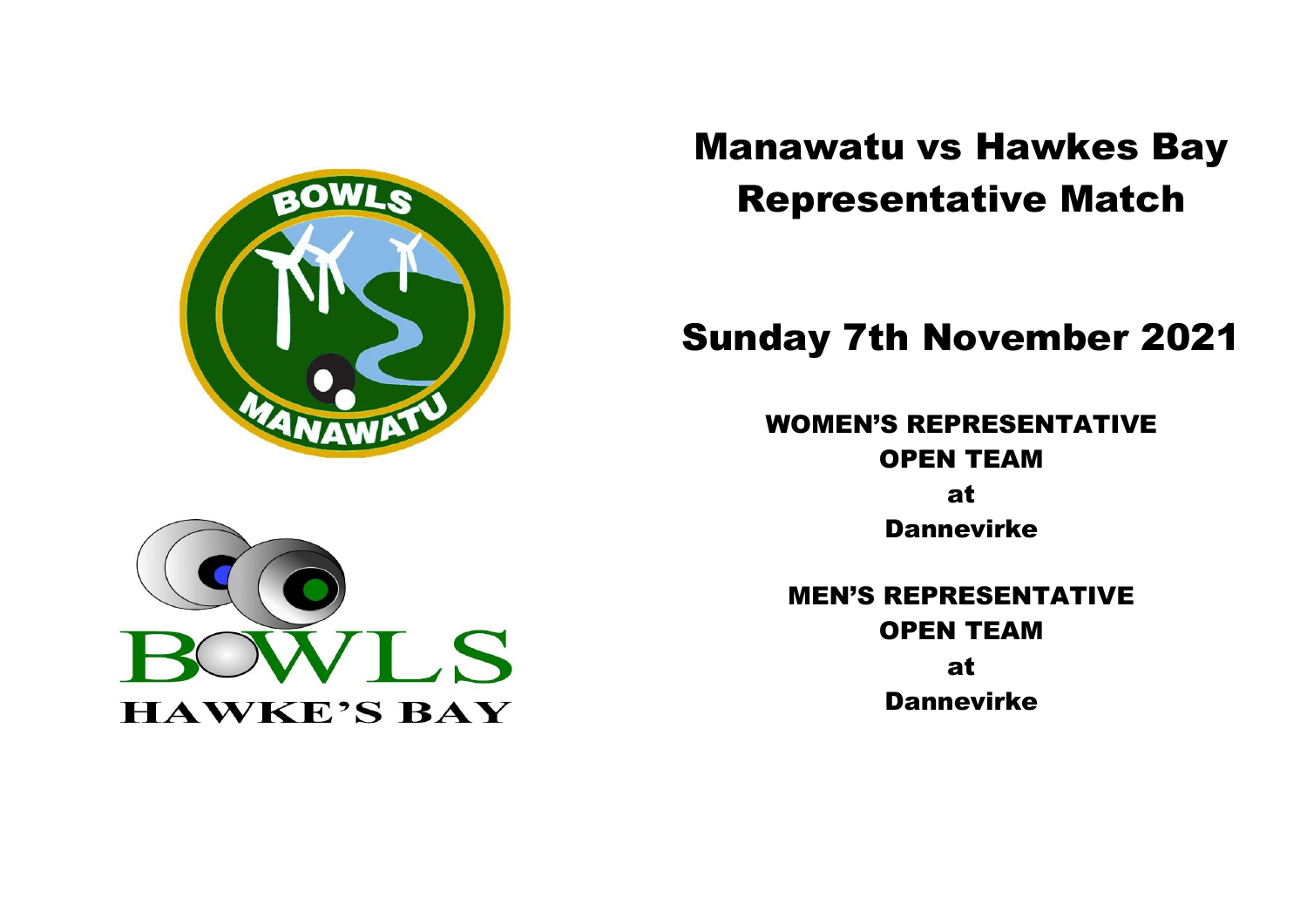## **Hawkes Bay (Men) Black Singles:** Dean Drummond Pairs: Dean Drummond (S) & Jon Pearce **Triples:** Patrick Golder (S) Mike Isaacson & Grant Sargison **Fours:** Patrick Golder (S) Mike Isaacson, Grant Sargison & Jon Pearce

## **Hawkes Bay (Men) White**

**Singles:** Dwayne Cameron **Pairs:** Dwayne Cameron (S) & Merv Brown **Triple:** Tony Terry (S) James Burne & Paul Viggers **Fours:** Toney Terry (S) James Burne Paul Viggers & Merv Brown

### **Round 3 Team Men**

**Singles:** Dean Drummond Pairs: Dwayne Cameron (S) & Paul Viggers **Triples:** Tony Terry (S) Mike Isaacson & Jon Pearce **Fours:** Patrick Golder (S) James Burne, Grant Sargison & Merv Brown

## **Hawkes Bay (Women) Black**

**Singles:** Natasha Grimshaw **Pairs:** Natasha Grimshaw (S) & Hanna Rio Da Silva **Triples:** Ruth Spittle (S), Lyn Bowcock & Diana Wood **Fours:** Lyn Bowcock (S), Ruth Spittle, Hanna Rio Da Silva & Diana Wood

## **Hawkes Bay (Women) White**

**Singles:** Cheryn Menhennett Pairs: Louise Fitness (S) & Jackie Morgan **Triple:** Cheryn Menhennett (S), Sara Weeks & Louise Greeks **Fours:** Louise Fitness (S), Jackie Morgan, Sara Weeks & Louise Greeks

#### **Round 3 Team Women**

**Singles:** Natasha Grimshaw Pairs: Louise Fitness (S) & Cheryn Menhennett **Triple:** Jackie Morgan (S), Sara Weeks & Diana Wood **Fours:** Lyn Bowcock (S), Ruth Spittle, Hanna Rio Da Silva, Louise Greeks

## **Manawatu (Men) Green Singles:** Tim Hook Pairs: Tim Hook (S) & Graeme Cooley **Triples:** Mark Noble (S), Steve Toms & Grant Pratt **Fours:** Mark Noble (S), Steve Toms, Graeme Cooley & Grant Pratt

#### **Manawatu (Men) White**

**Singles:** Ross Ellery Pairs: Ian Monaghan (S) & Ross Ellery **Triples:** Stephen Love (S), Brian Looker & Stu Leighton **Fours:** Stephen Love (S), Ian Monaghan, Brian Looker & Stu Leighton

## **Round 3 Team Men**

**Singles:** Ian Monaghan Pairs: Tim Hook (S) & Steven Toms **Triples:** Mark Noble (S), Grant Pratt & Graeme Cooley **Fours:** Stephen Love (S) Brian Looker, Stu Leighton & Ross Ellery

## **Manawatu (Women) Green**

**Singles:** Diana McGill **Pairs**: Mere Fryer (S) & Fiona Mancer **Triples:** Sheryn Blake (S) Diane McGill & Georgie Kahui-Rogers **Fours:** Mere Fryer (S) Sheryn Blake, Fiona Mancer & Georgie Kahui-Rogers

#### **Manawatu (Women) White**

**Singles:** Honey Giblett **Pairs:** Honey Giblett (S) & Jessie Davis-Law **Triples:** Christine Avery (S) Erika Goldsworthy & Janeen Noble **Fours:** Christine Avery (S) Erika Goldsworthy, Jessie-Davis-Law & Janeen Noble

#### **Round 3 Team Women**

**Singles:** Diane McGill **Pairs:** Sheryn Blake (S) & Georgie Kahui-Rogers **Triples:** Christine Avery (S) Honey Giblett & Janeen Noble **Fours:** Mere Fryer (S) Fiona Mancer, Erika Goldsworthy & Jessie Davis-Law